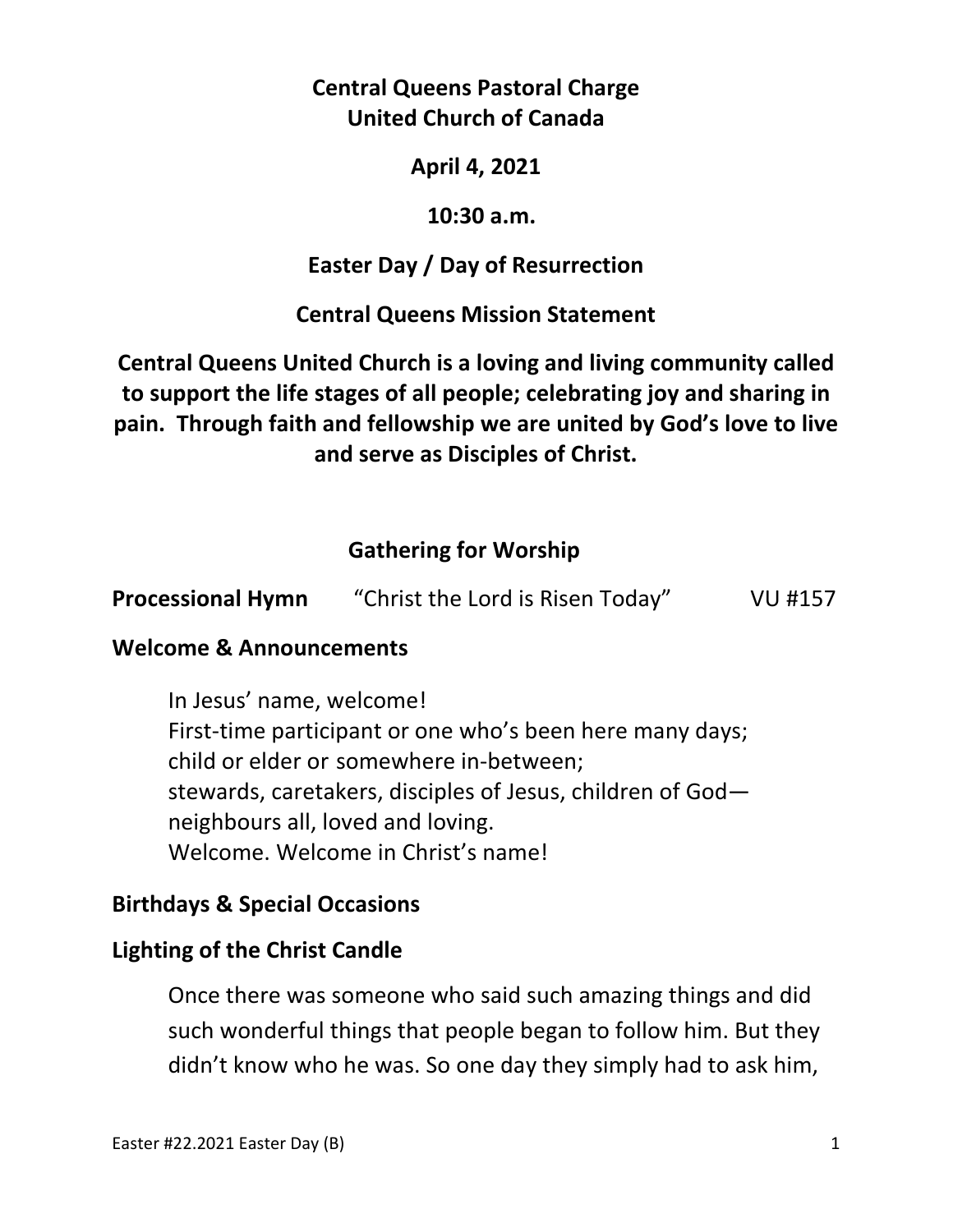"Who are you?" He replied, "I am the Light."

# **Quiet Preparation for Worship**

# **\*Call to Worship**

 The women went, and found the stone rolled away. **Alleluia!**  "Don't be afraid!" **Alleluia!**  "Jesus is not here - he has been raised!" **Alleluia!**  "Look, here is where the body was." **Alleluia!**  "Go and tell the others: he has been raised!" **Alleluia!**  "Jesus is going ahead of you." **Alleluia!**  Christ is risen! **Alleluia!**  Christ is risen indeed! **Alleluia! \*Hymn** "Hey Now! Singing Hallelujah!" MV #121

# **Prayer of Approach**

 **We come this day enjoy, O God, to celebrate again the wonderful miracle that you bring life out of death. The resurrection of Jesus reminds us that nothing - absolutely nothing - can separate us**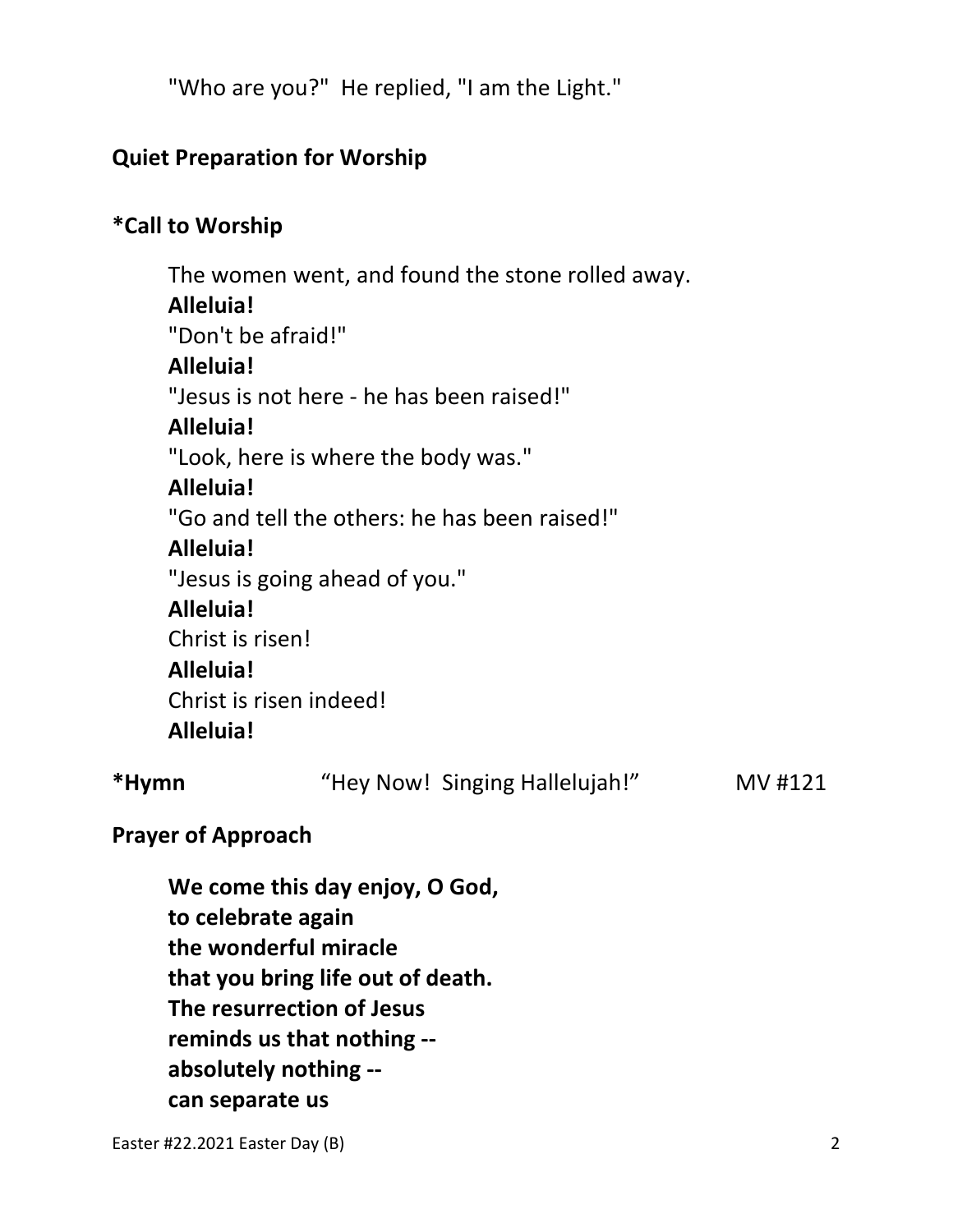**from your love. Alleluia! Amen.** 

**Psalm** 118:1-2, 14-24 VU # 837 Parts 1, 2, & 3

**Hymn** "Praise Ye the Lord Hallelujah"

**All God's Children** 

**Prayer of Confession** 

**O God, there were times when we are afraid; times when we do not want to hear good news; times we find it too hard to believe that there is reason to hope, to have faith, or to trust in your goodness. There are times, too, women refuse to believe that your love has no limits. Forgive us! Transform us! Roll away the stones from our hearts! Open us to be Easter people, loving you, and sharing your love with all people.** 

 *Moment of Silence* 

#### **Kyrie**

## **Assurance of God's love**

We can dare to confess our sin honestly and openly to God, for God's promised always to free us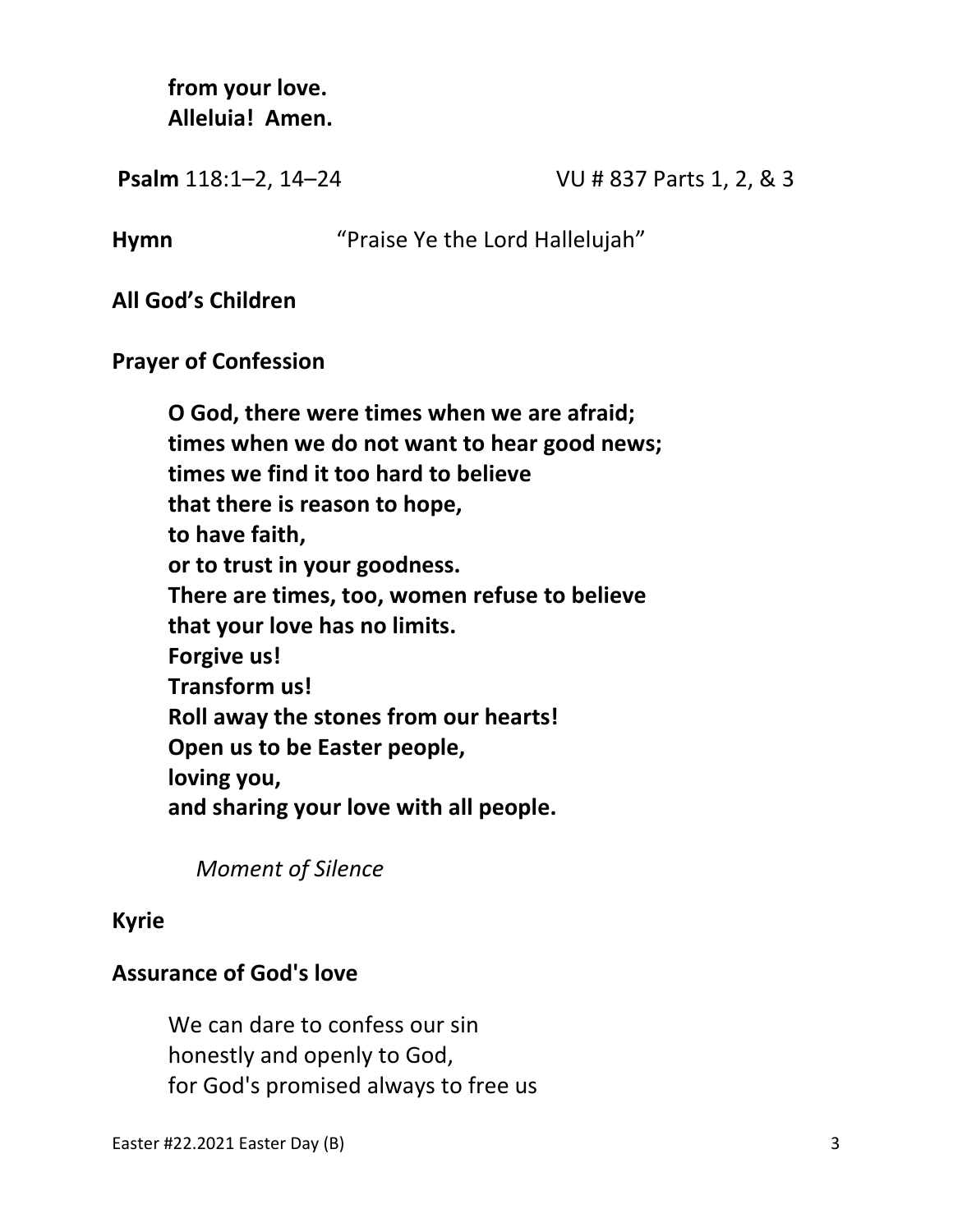and always to love us. **Alleluia!**  Christ is risen ! **Christ is risen indeed! Alleluia!** 

# **Presentation of Our Gifts**

## **Offertory Invitation**

**Offertory** "Your Work, O God, Needs Many Hands" VU #537

### **\*Presentation of Offering**

#### **\*Offertory Prayer**

God of love,

 we offer our gifts of time, spiritual gifts, and financial gifts as a sign of our love for you and the world. We ask a special blessing on these gifts where you meet us in our suffering, and raise us up, so that all may come to know of your abiding love. **O God, we give these gifts as you have given them to us. In the name of Jesus the Christ, we pray. Amen.**

## **Listening for the Word**

#### **Sacred Readings**

#### **Mark 16:1–8**

When the sabbath was over, Mary Magdalene, and Mary the mother of James, and Salome bought spices, so that they might go and anoint him. And very early on the first day of the week,

Easter #22.2021 Easter Day (B) 4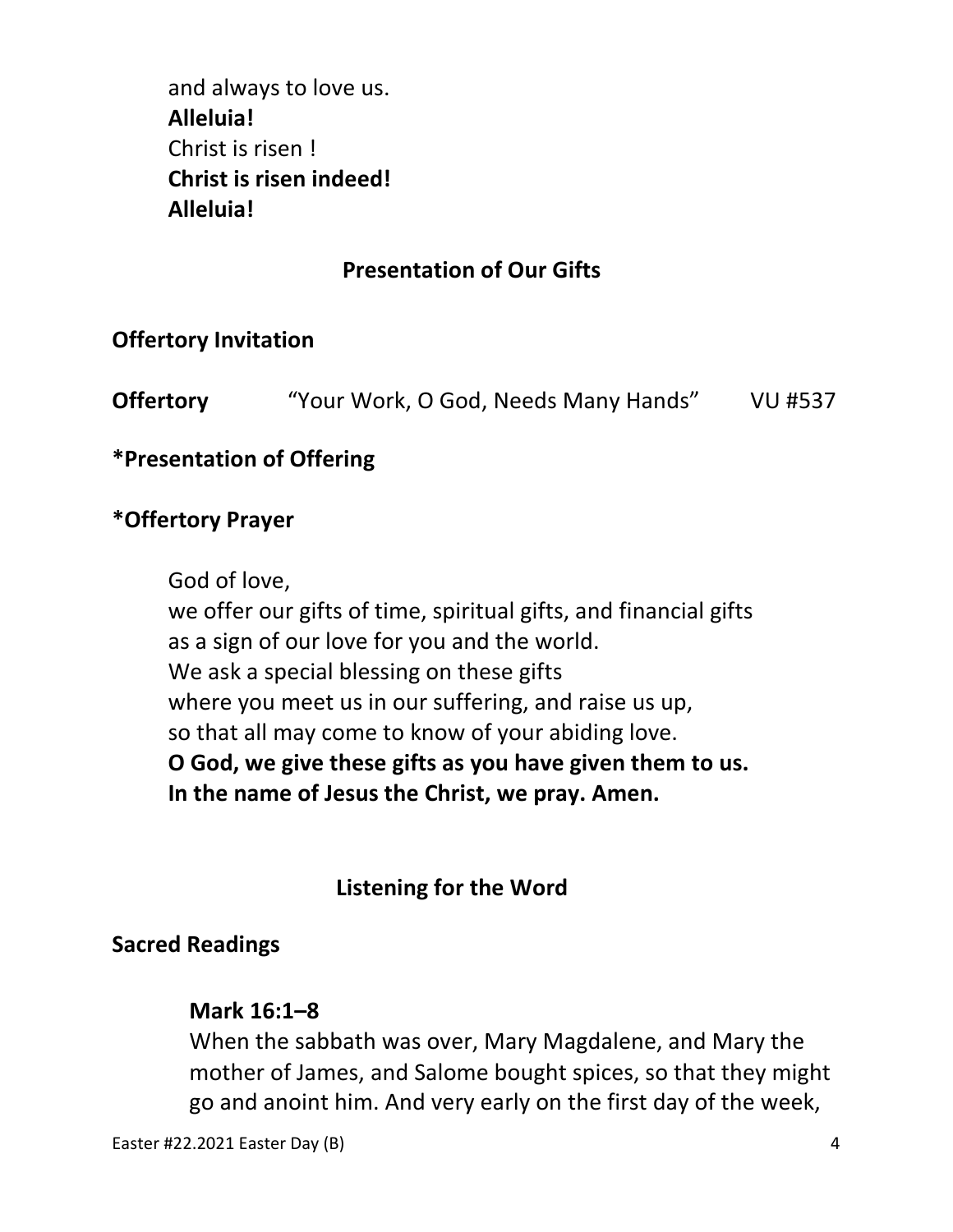when the sun had risen, they went to the tomb. They had been saying to one another, "Who will roll away the stone for us from the entrance to the tomb?" When they looked up, they saw that the stone, which was very large, had already been rolled back. As they entered the tomb, they saw a young man, dressed in a white robe, sitting on the right side; and they were alarmed. But he said to them, "Do not be alarmed; you are looking for Jesus of Nazareth, who was crucified. He has been raised; he is not here. Look, there is the place they laid him. But go, tell his disciples and Peter that he is going ahead of you to Galilee; there you will see him, just as he told you." So they went out and fled from the tomb, for terror and amazement had seized them; and they said nothing to anyone, for they were afraid.

## **Anthem**

## **Sermon**

# **Responding to the Word**

| *Communion Hymn | "There is Room at the Table" | Video |
|-----------------|------------------------------|-------|
|-----------------|------------------------------|-------|

#### **Sacrament of Communion**

#### **Invitation**

 The Resurrection has begun! The Day of Celebration is here!  **Alleluia!**

 We gather at the table to share in the Banquet of Life!  **Here we meet all who share with us the hope for a brighter future!**

 All who wish to follow The Way of Life are welcome to eat and drink at God's table.

 **Let us eat together.**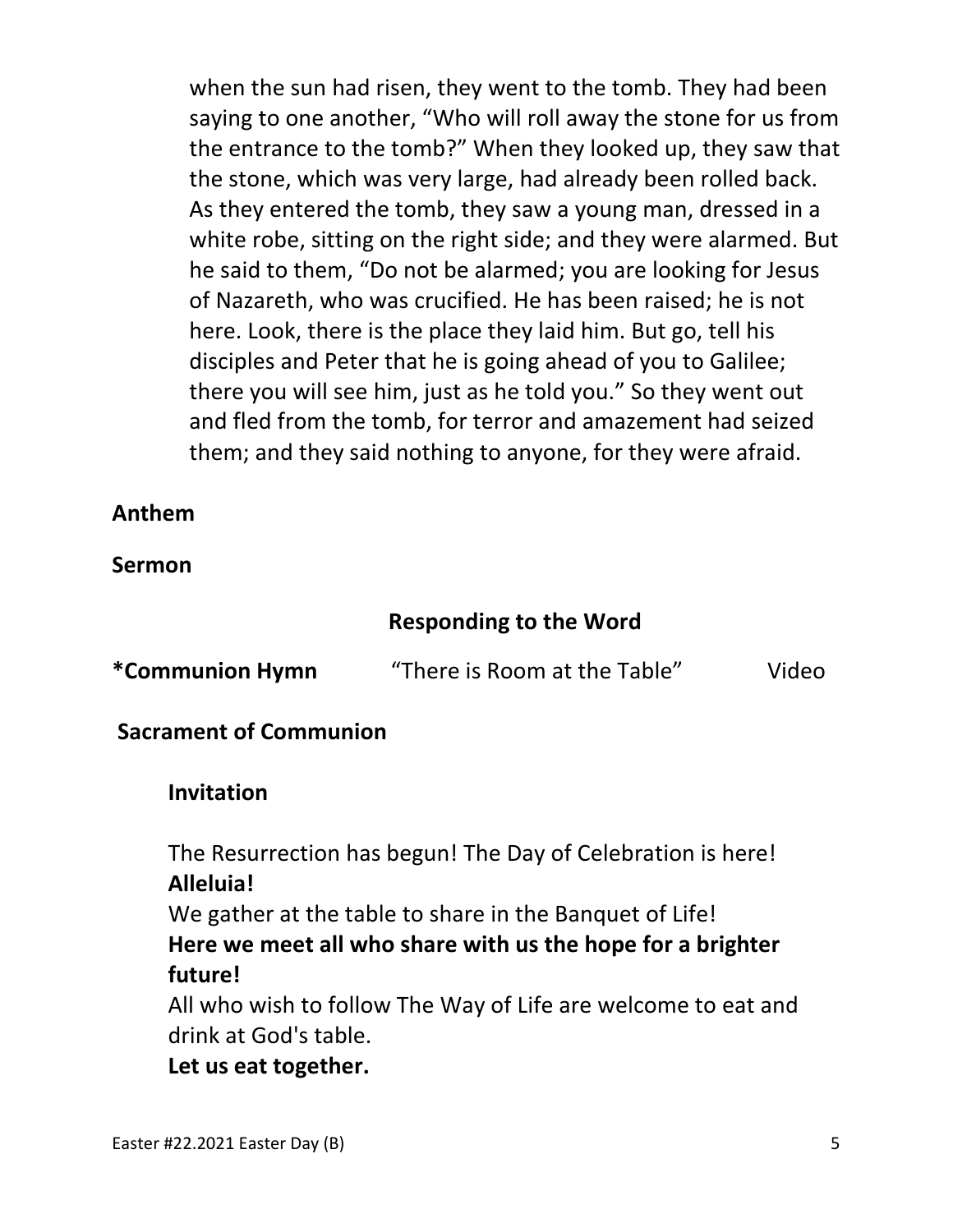# **Great Thanksgiving**

 Christ is Risen!  **He is Risen Indeed!** We should give thanks!  **Thanks and praise to the One who brings life!**

 Gracious God, we raise voices hoarse from shouting alleluias, we sing praises for the wonder of an empty tomb, we give thanks for the gifts of life, of life that breaks the bonds of death.

 **We sing songs of praise for the world you have given us, for the beauty of the earth, for the glory of the skies.**

 As the spring deepens and the earth thaws, as green breaks through the brown of winter,

 **we sing songs of hope for new life springing from dead soil, for the promise held in every seed that is sown.**

 As people of faith we remember all those who have gone before.  **People like Moses and Miriam, leading their people to freedom; like Sarah and Abraham, seeking a new life in a strange land; like Peter and Mary, proclaiming an empty tomb and life beyond the cross.**

 We remember these and many others, named and unnamed, who have embraced your life, your hope, and moved into a new age.  **And we trust that in remembering and retelling their stories, we too can take the leap into New Life.**

 Deep among all those memories we remember the life of a Special One.

## **Jesus, Child of Mary.**

 Born of a woman, he grew to adulthood among people who struggled daily for life.

 **Baptized by John, he embraced the life to which you called him.**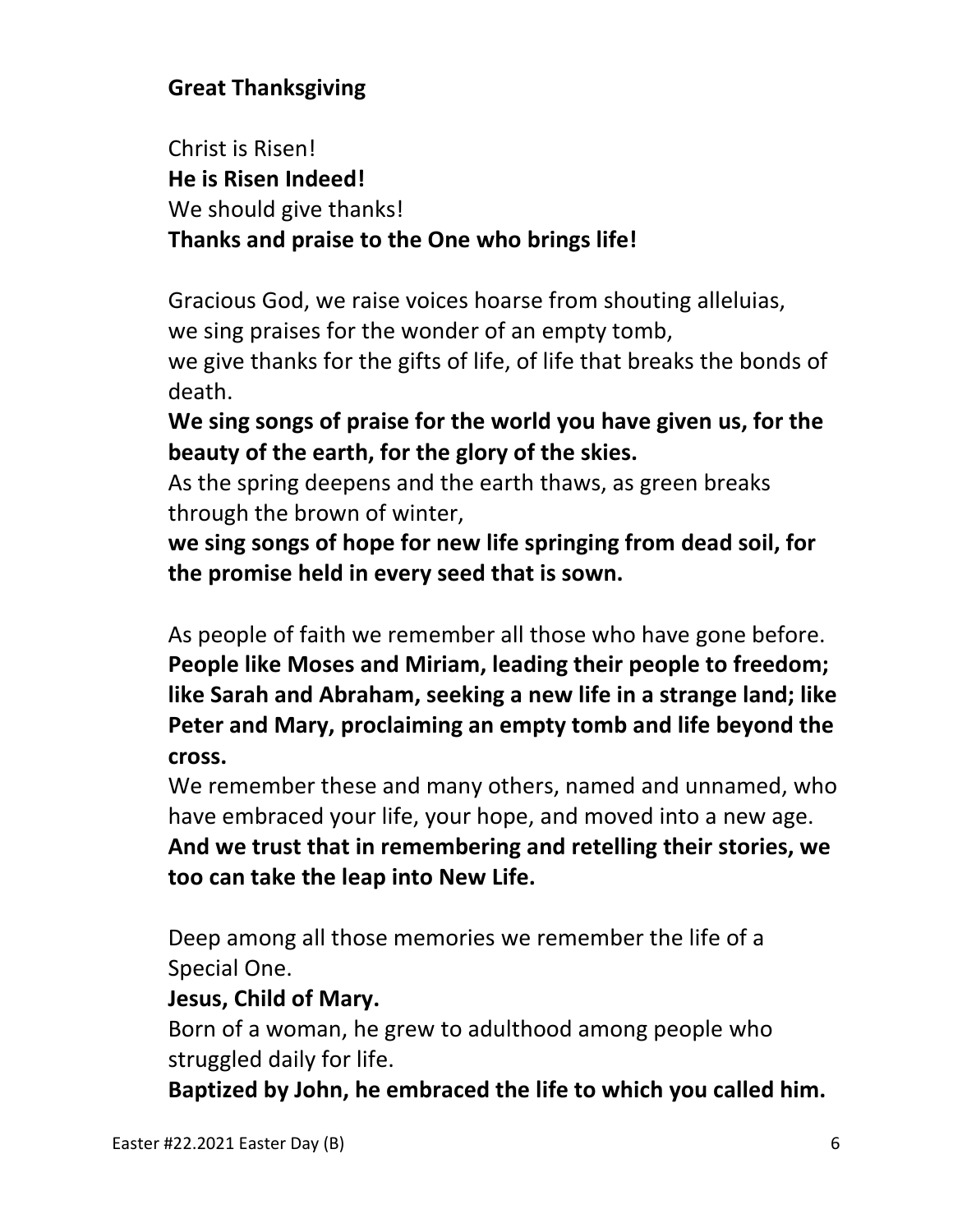He taught and preached a vision of a world where all divisions were broken down, where all had what they needed for abundant life, where the Reign of God was as real on earth as in heaven.  **And though the powerful in his world fought back, he stood strong.** 

 When offered a chance to take the easy way he overcame his own fear and instead prayed "yet your will be done".

 **Even though they put him to death you raised him to life, vindicating his vision and bringing hope and healing to the world.**

 As inheritors of that hope we join together in the cries the welcomed him into Jerusalem, the cries of hope for the world:

 **Hosanna! Hosanna! Holy One! Blessed is the One who comes in the name of the Lord! Hosanna in the highest!**

# **Remembering**

 As we gather at this table we remember a story told mere days ago

## **and yet an age ago**

 We remember that Jesus gathered with his closest friends in an Upper Room to share the feast of liberation

 **And while sharing the ancient story of freedom, he called them to remember the promised freedom of God's Kingdom.**

 We remember that at that table he took the bread, gave thanks for it, blessed it, broke it and passed it among them saying:

 **This is my body, broken by and for the world. Whenever you eat it remember me.**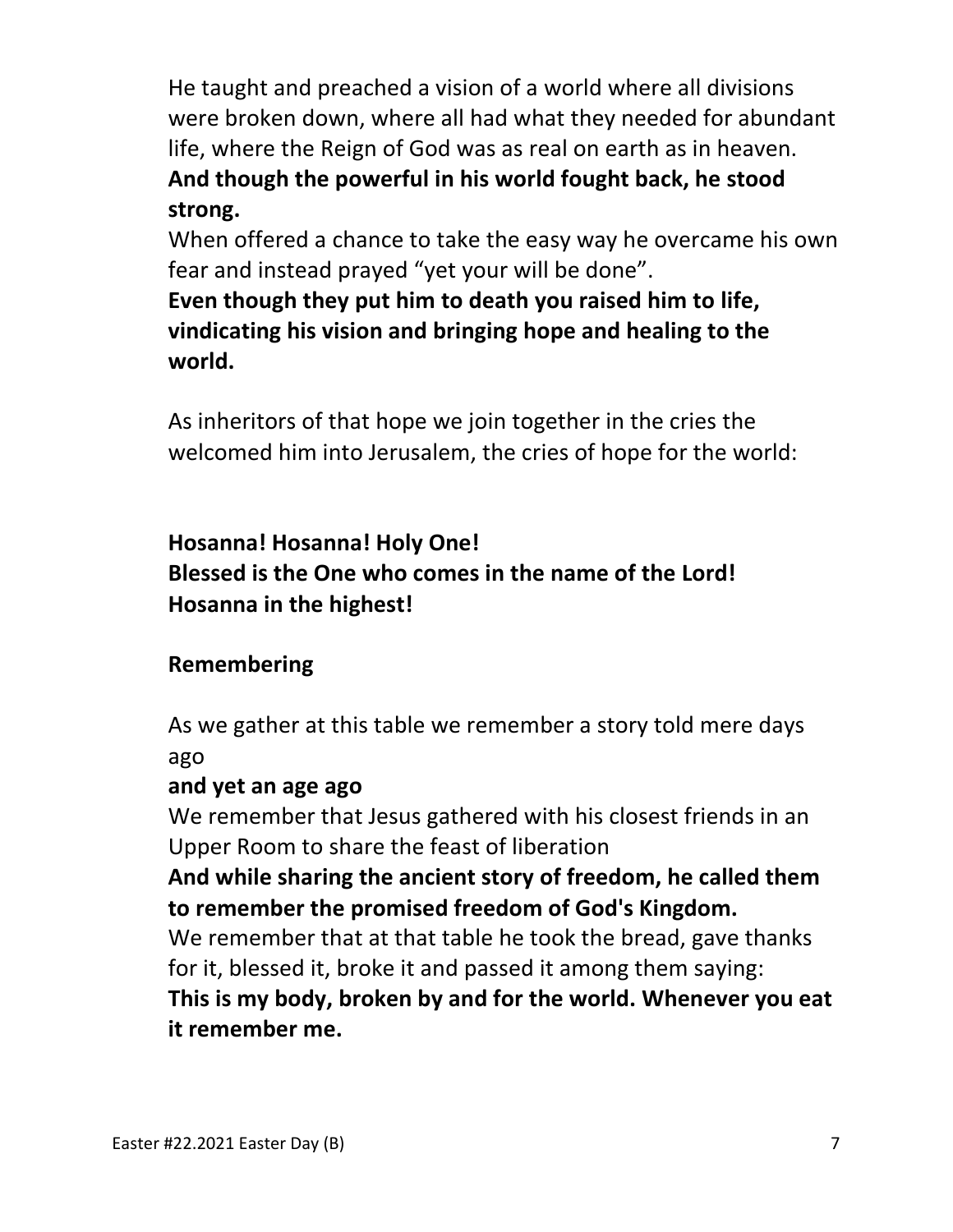Then later he took the cup of wine, blessed it and passed it among them saying:

 **This is the cup of the New Covenant. Whenever you drink it remember me, look toward the fulfilment of God's Kingdom.**

 And so we break the bread and pour the cup and we remember with hope.

 **On this Easter Day we share in the Banquet of Freedom to celebrate Life Victorious!**

God of Life, in the beginning your Spirit hovered over the water, **calling forth life, creating and inspiring.**

 Send Your Spirit upon we who gather to share this meal, infuse this bread and this juice with the Spirit's power,

 **As we eat and drink my we feel the power of Life Triumphant pulse in our veins, the fire of hope blaze in our hearts, and the joy of the Empty tomb dance in our souls.**

Christ who died is now alive!

## **Alleluia! Amen.**

 And so, as children of a loving Parent, we pray together the words that Jesus, the Risen Christ, taught his friends  **Our Father, who art in heaven...**

## **Breaking and Pouring**

 Here at this table we break the Bread of Life On this Day of Celebration we pour the Cup of Promise These are Gifts from God for the People of God  **Thanks be to God** Come and eat, for all is now ready.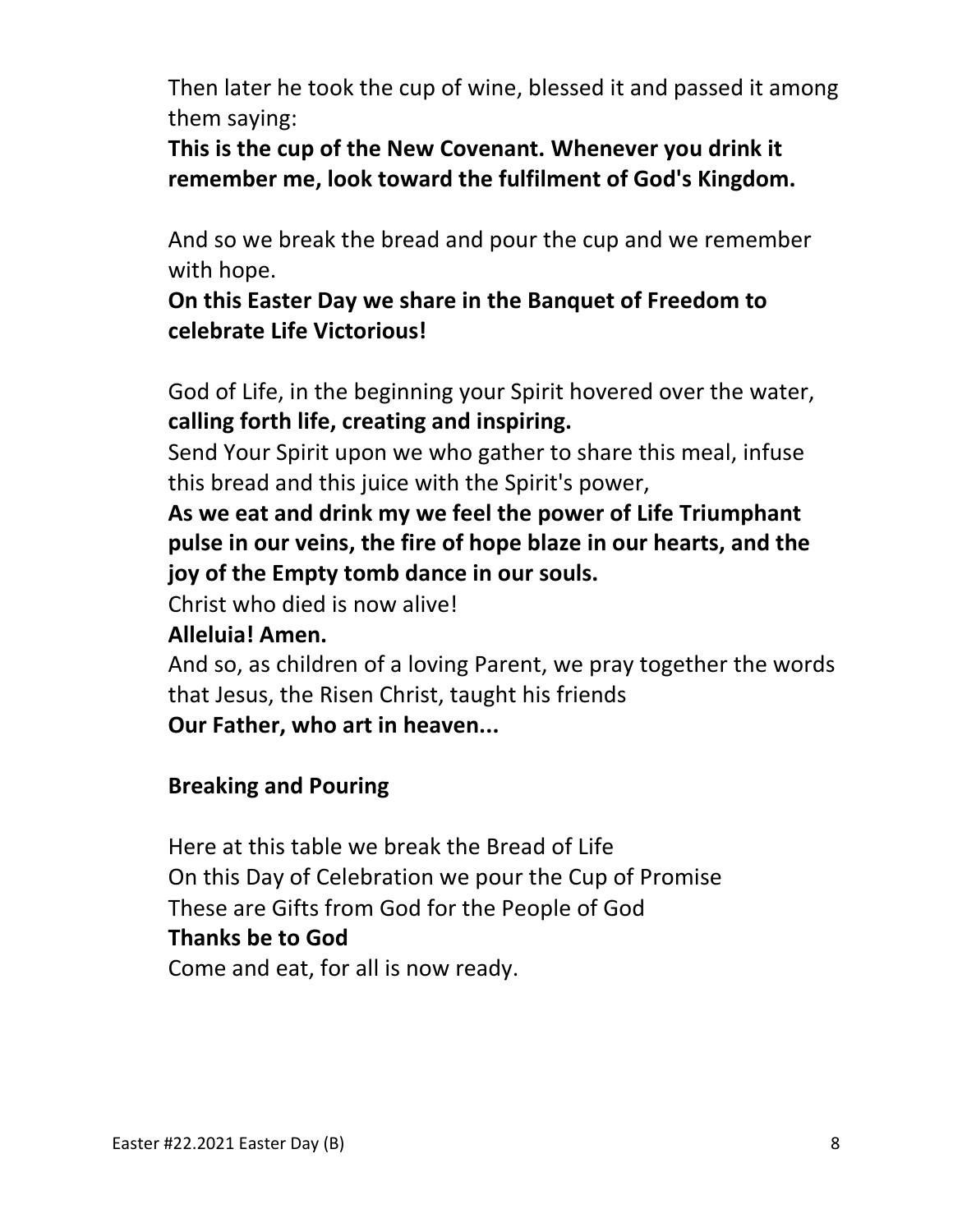**We have eaten, we have drunk, we have embraced the beginning of the new age. Grant, O God, that we who have gathered together on this Day of Resurrection, will move on as people of hope, people of life, people of the Kingdom. May the meal we have shared today revive us in body and soul and energize us as we go out to share the Good News. Christ is Risen! Alleluia and Amen!**

| <b>Hymn</b> | "Let Us Talents and Tongues Employ" | <b>VU #468</b> |
|-------------|-------------------------------------|----------------|
|             |                                     |                |

#### **\*Blessing**

For those still following **Christ is risen!**  For those, like Peter, still denying **Christ is risen!**  For those, like Caiaphas, still controlling **Christ is risen!**  For those, like Mary, still searching **Christ is risen!**  For those, like Pilate, still washing their hands **Christ is risen!**  For those, like Thomas, still doubting **Christ is risen!**  For those, like Judas, still betraying **Christ is risen!**  For those, like Mary, still anointing **Christ is risen!**  Go in peace, to tell the world **Christ is risen!**  And may the love that has newly defeated death be with you, not just for now,